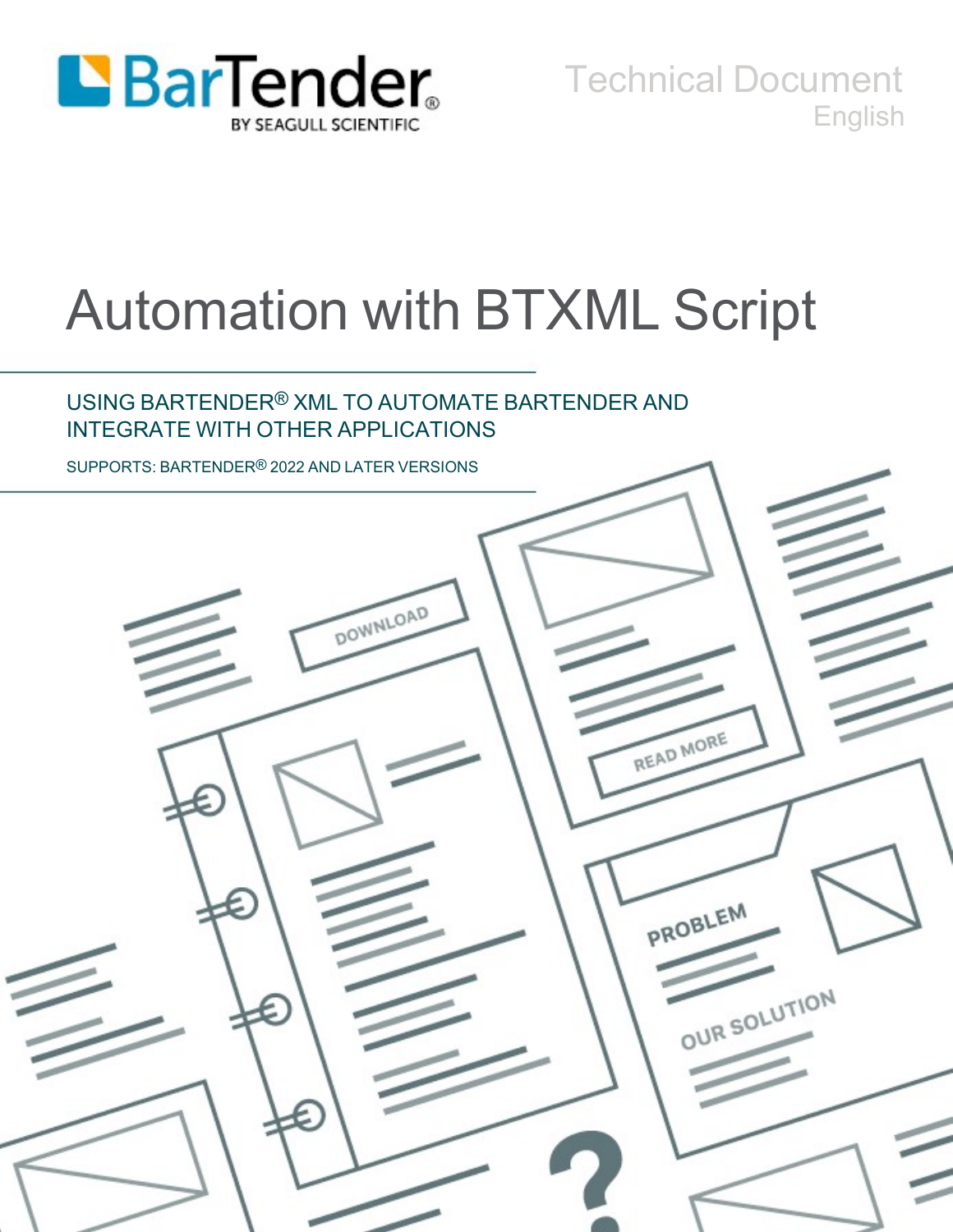# **Contents**

|                                                                                                                       | 11 |
|-----------------------------------------------------------------------------------------------------------------------|----|
|                                                                                                                       |    |
|                                                                                                                       |    |
|                                                                                                                       |    |
|                                                                                                                       |    |
|                                                                                                                       |    |
|                                                                                                                       | 14 |
|                                                                                                                       |    |
|                                                                                                                       | 14 |
|                                                                                                                       | 16 |
| <b>Exporting a Template to an Image File manually continued as Template to an Image File manually continued and t</b> | 17 |
| Using the XML Response <b>Manual Community</b> Contract Community Community Community Community Community Community   | 18 |
|                                                                                                                       |    |
|                                                                                                                       |    |
|                                                                                                                       | 19 |
|                                                                                                                       | 20 |
|                                                                                                                       |    |
|                                                                                                                       |    |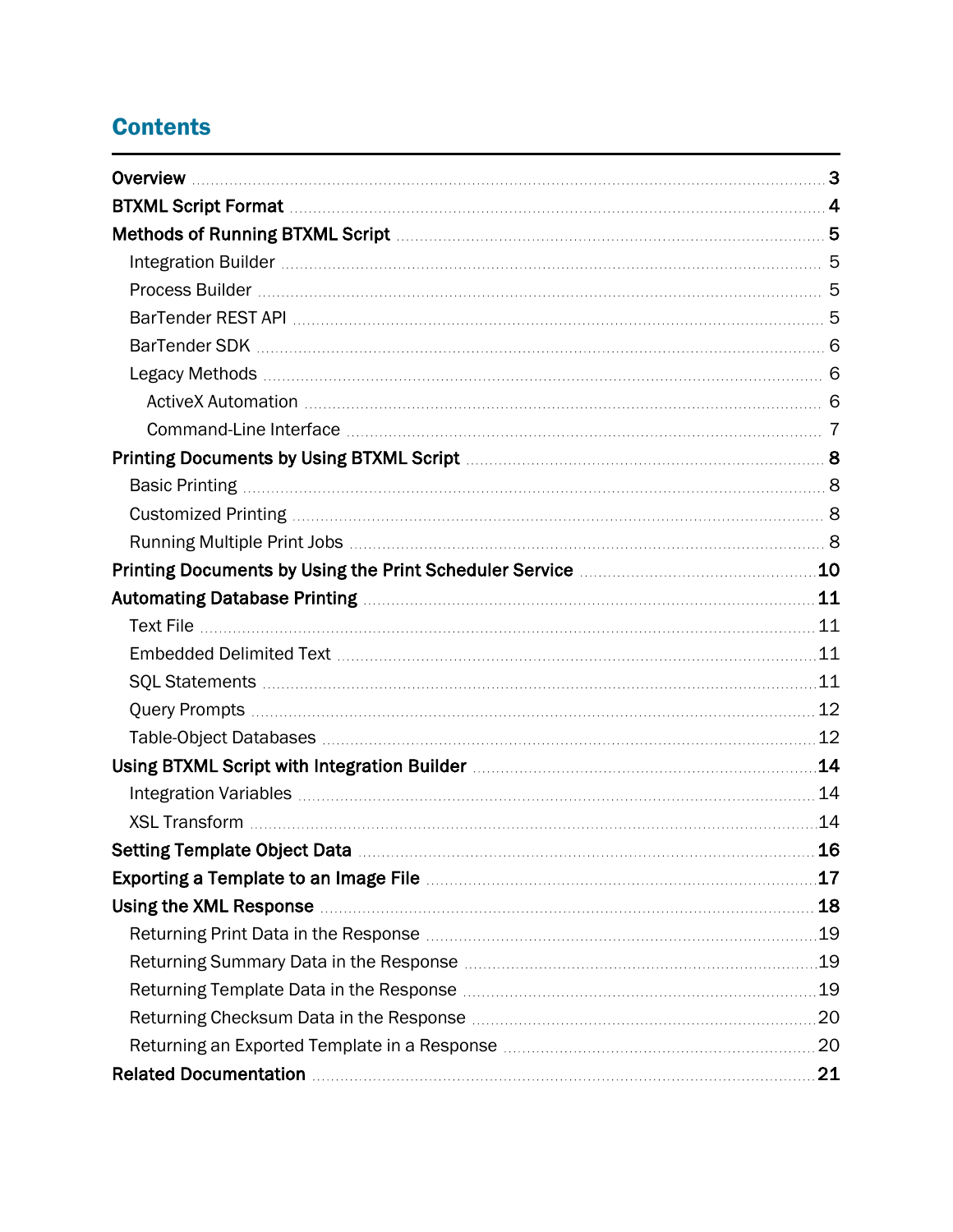## <span id="page-2-0"></span>**Overview**

Extensible Markup Language (XML) is a markup language that defines a set of rules for encoding documents in a format that is both human-readable and machine-readable. BarTender XML (BTXML) script is an XML schema that was created specifically to work with BarTender. You can use BTXML script to control and automate BarTender and print jobs, and you can send BTXML script to your external software applications to run BarTender and print jobs. Third-party programmers can use it to integrate BarTender into their applications.

In some cases, an XML response is created after the script is run. For example, when you use BTXML script to print a document, you receive an XML response that gives you valuable information about the print job, the items that were printed, the printer that was used to complete the job, and the BarTender settings that were used during the print job. You can integrate this response with a custom application.

Most enterprise resource planning (ERP) software packages already have built-in standard functions for generating XML. This is one reason why using XML is so convenient for instructing applications to send commands to BarTender. One potential challenge, however, is that the default XML that is generated by this software might not be compatible with the BTXML format that BarTender uses. As an alternative to generating custom XML from your ERP application, you can generate your XML in its default format and then convert it to BXTML by using Integration Builder.

For more information, refer to the [Automation](http://help.seagullscientific.com/#../Subsystems/BTXML/Content/Overview.htm) with BarTender XML Script topic in the BarTender help system.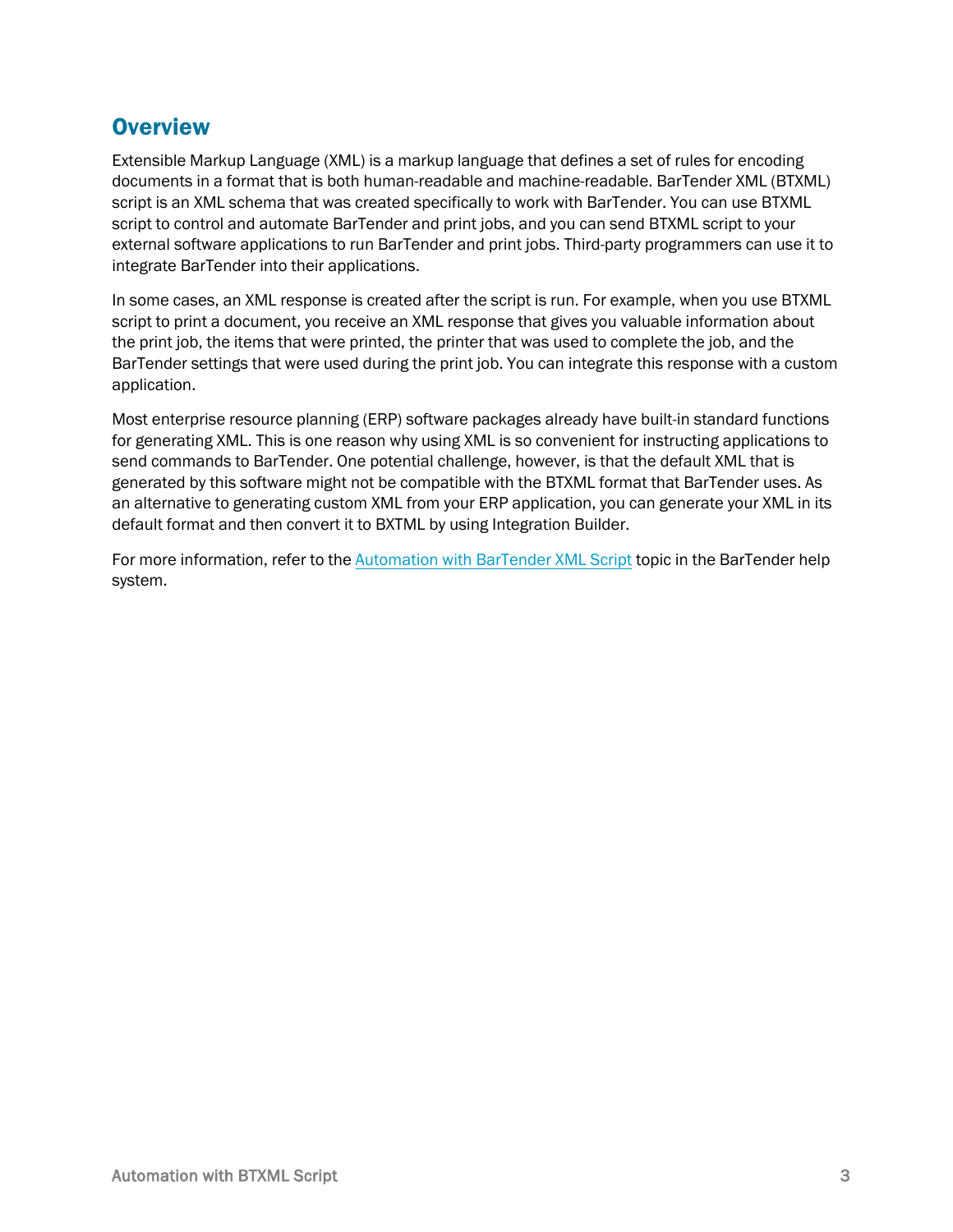## <span id="page-3-0"></span>BTXML Script Format

BTXML script uses an XML-style format to communicate with BarTender to process print jobs. BarTender processes the code and then performs the task that the code defines.

All BTXML commands that are sent to BarTender must have the following format.

```
<?xml version="1.0" encoding="utf-8"?>
<XMLScript Version="2.0">
 <Command>
  ...
  </Command>
</XMLScript>
```
For more information, refer to the [BarTender](http://help.seagullscientific.com/#../Subsystems/BTXML/Content/MessageFormat_Request_Tag.htm) XML Script Format topic in the BarTender help system.

#### **Command Tag**

The command tag defines the command request. The syntax is as follows.

<Command [Name=Command Name] [RepeatCount=Number]>...</Command>

In this example, the ellipsis (...) is a placeholder for the tags that the command contains.

For more information about the command tag and supported BTXML commands, refer to the "Reference" section in the [Automation](http://help.seagullscientific.com/#../Subsystems/BTXML/Content/Overview.htm) with BarTender XML Script book in the BarTender help system.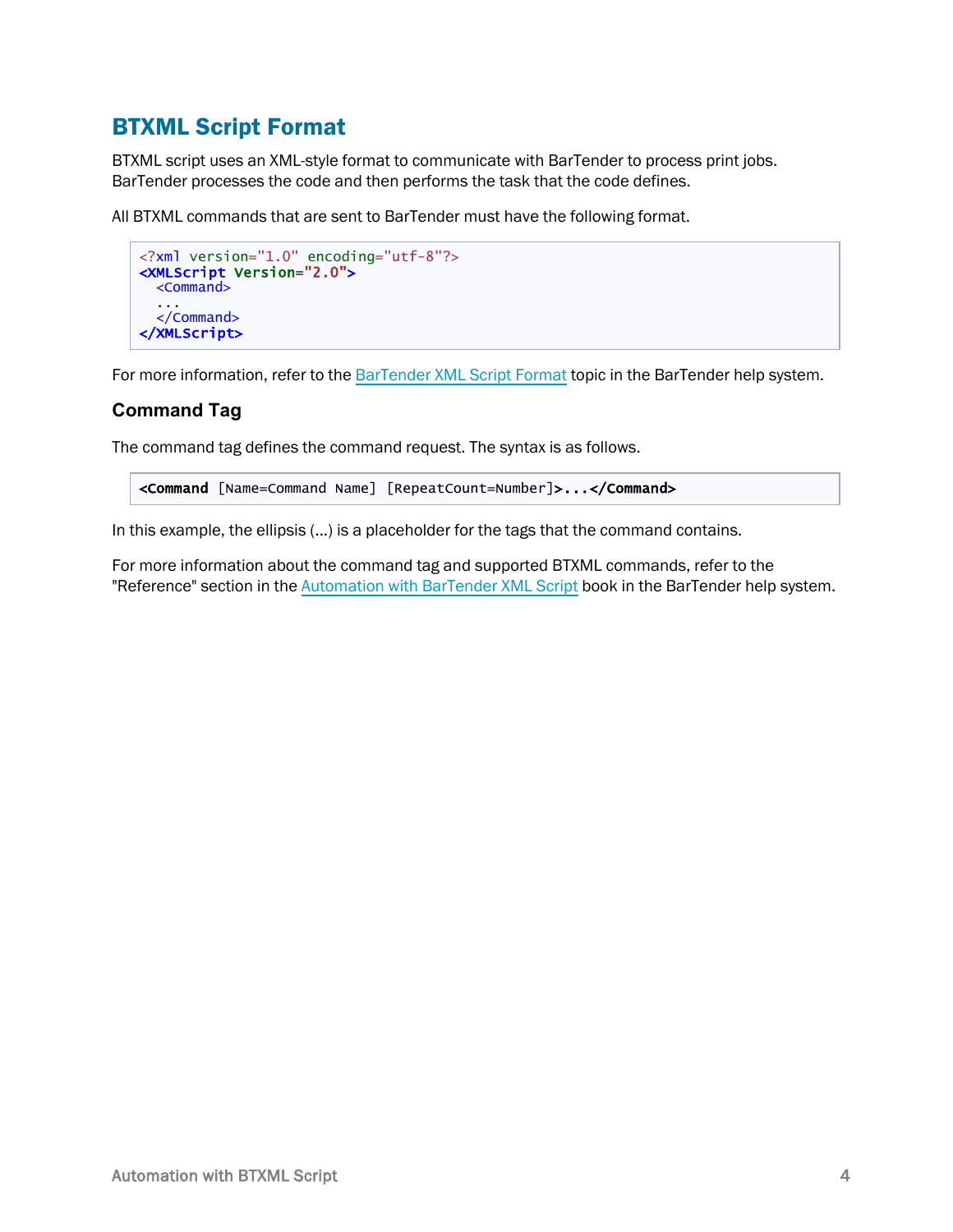# <span id="page-4-0"></span>Methods of Running BTXML Script

You can create BTXML script as a script or as a file and then send it to BarTender by using any of the following methods:

- Integration Builder integration files
- Process Builder process files
- BarTender REST API
- BarTender SDK

i.

#### <span id="page-4-1"></span>*Integration Builder*

Integration Builder is a BarTender companion application that you can use to integrate BarTender with other software or other sources of data and to automate processes in BarTender. By using Integration Builder, you can create an integration that contains a Print BTXML Script action that you can configure to pass your BTXML script to BarTender to print one or more documents.



For more information about how to create and use integration files, refer to the [Integration](http://help.seagullscientific.com/#../Subsystems/IntegrationBuilder/Content/IntegrationBuilder_Main.html) Builder book in the BarTender help system.

#### <span id="page-4-2"></span>*Process Builder*

Process Builder is a BarTender companion application that you can use to create customizable process files so that you can automate repetitive operations. You can use a Print BTXML Script action to pass your BTXML script to BarTender to print one or more documents.

> BTXML scripts that are run by using a Print BTXML Script action return an XML response.

For more information about how to create and use process files, refer to the [Process](http://help.seagullscientific.com/#../Subsystems/ProcessBuilder/Content/ProcessBuilder_Main.html) Builder book in the BarTender help system.

#### <span id="page-4-3"></span>*BarTender REST API*

i.

The BarTender REST API provides REST endpoints that you can use to run a variety of actions in YAML or JSON format or in an existing legacy BTXML script.

The actions that are available in the BarTender REST API include the same actions that you can run in BarTender Designer, Integration Builder, and Process Builder. If you prefer to configure automation by using a graphical user interface, you can use those applications. By using the REST API, however, you can run these actions programmatically.

For more information, refer to Using the [BarTender](http://help.seagullscientific.com/#API_BarTender.htm) REST API in the BarTender help system.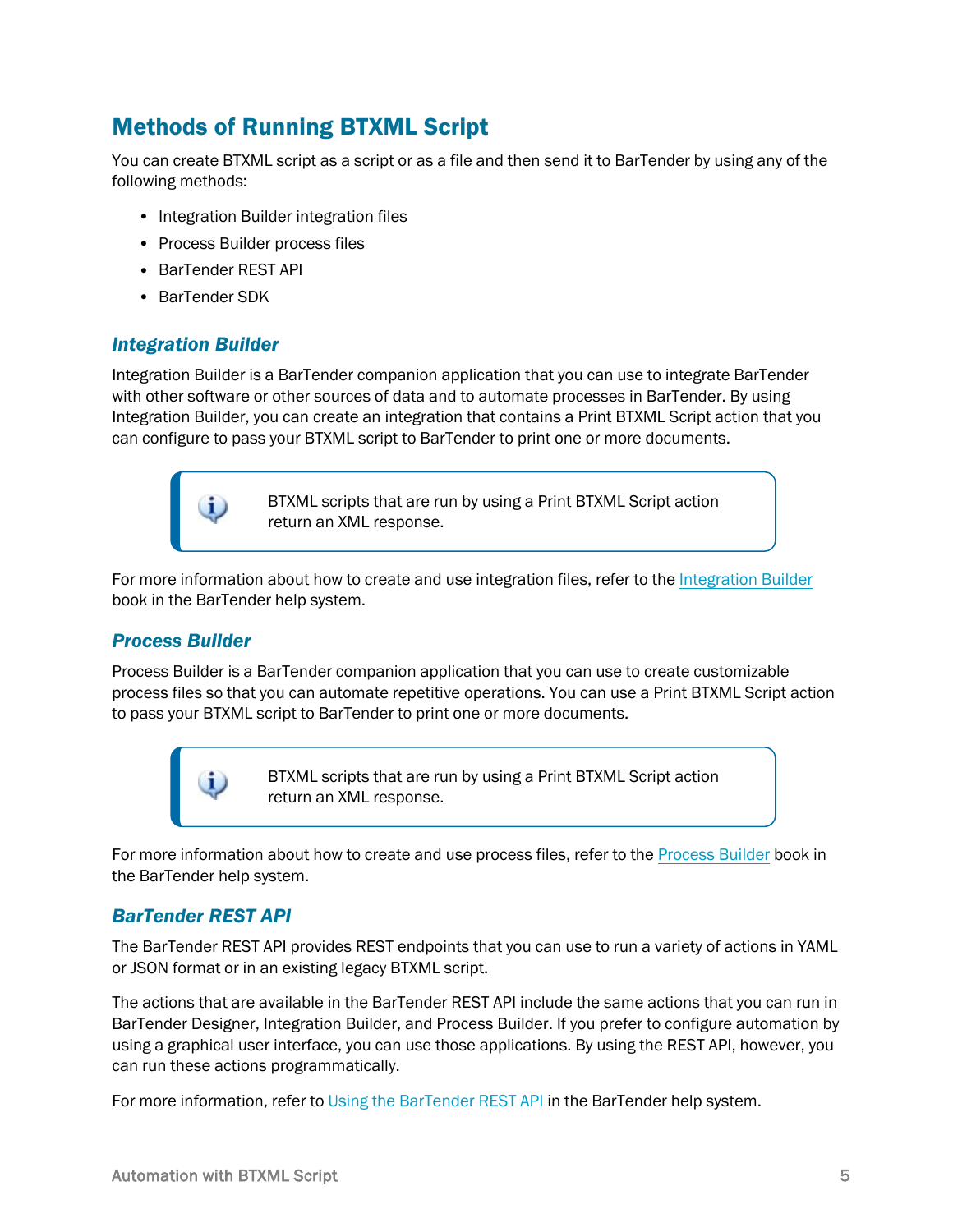i

BTXML scripts that are run by using the BarTender Rest API return an XML response.

## <span id="page-5-0"></span>*BarTender SDK*

The BarTender .NET software development kit (SDK) interfaces with any .NET language and supports task-based concurrent label printing for high-demand environments such as web servers. It includes the following application programming interfaces (APIs) that support BTXML script:

- Print Scheduler API: By using the Print Scheduler API, you can use the BtXmlAction class to run BTXML script. To do this, you create the action, set the properties that are required to complete the action, and then call either the Run or the RunSynchronous method. The Run method returns a response immediately and allows the client to do other work while the submitted action is running. The **RunSynchronous** method submits the action to the server and then waits for it to finish before returning the response.
- <sup>l</sup> Print Server API: *(This API is superseded by newer technologies and should be used for backward compatibility only.)* By using the Print Server API, you can use instances of the XMLScriptTask class to run BTXML script. The XMLScriptTask task is then submitted to the task queue by either the **QueueTaskAndWait** method or the **QueueTask** method. The BTXML script can be used in either file or string mode. In file mode, the path to a BTXML script file is given, and the file is read at print time to automate BarTender. In string mode, the BTXML script itself is placed in the task and then used to perform automation. *This API has been superseded by newer technologies and should be used only for testing and backward compatibility.*
- <sup>l</sup> Print Engine API: *(This API is superseded by newer technologies and should be used for backward compatibility only.)* You can run BTXML in the Print Engine API by using the Engine class XMLScript method. This method passes either a BTXML script string or the path and file name of a file that contains BTXML Script. *This API has been superseded by newer technologies and should be used only for testing and backward compatibility.*

BTXML scripts that are run by using the Print Scheduler, Print Server, and Print Engine APIs return an XML response.

## <span id="page-5-1"></span>*Legacy Methods*

The methods that are described in this section are superseded by newer technologies and should be used for backward compatibility only.

#### <span id="page-5-2"></span>ActiveX Automation

i.

ActiveX is a legacy technology and should not be used to develop new products. BarTender exposes the functionality of ActiveX Automation as a set of software objects. By using a programming or scripting language, such as Visual Basic or C#, you can use ActiveX Automation to pass BTXML scripts to BarTender by using the Application object **XMLScript** method.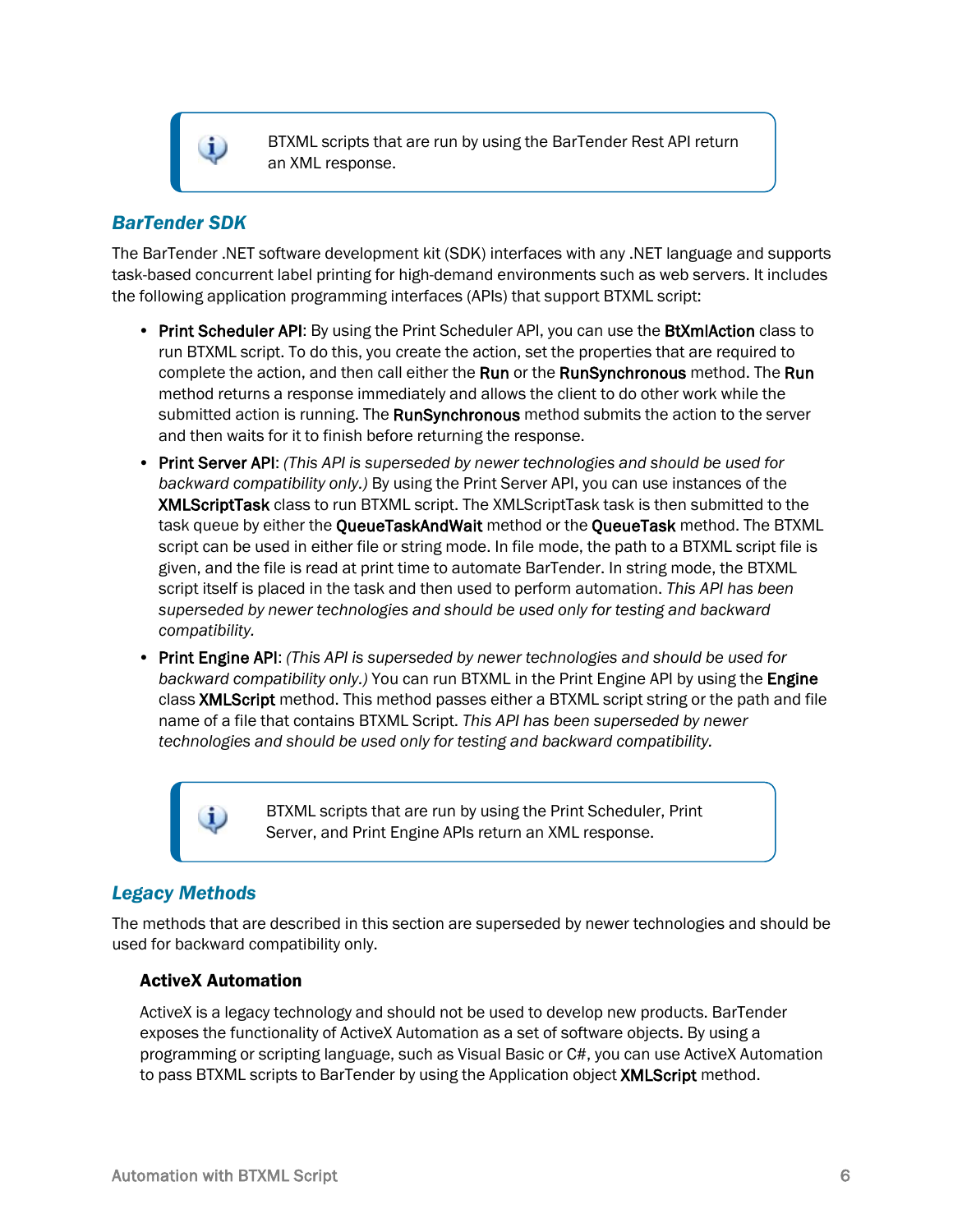For more information about how to automate BarTender by using ActiveX Automation and how to use the Application object, refer to the following topics in the BarTender help system:

- [Automation](http://help.seagullscientific.com/#../Subsystems/ActiveX/Content/BT_ActiveX.htm) with ActiveX
- Using the [Application](http://help.seagullscientific.com/#../Subsystems/ActiveX/Content/Using_Application_Object.htm) Object



BTXML scripts that are run by using ActiveX Automation return an XML response.

#### <span id="page-6-0"></span>Command-Line Interface

The command-line interface is a legacy technology and should not be used to develop new products. It should be used only for testing or backward compatibility.

You can configure BarTender functions to be performed automatically when BarTender starts by passing BTXML script via the command-line interface. The BTXML script must be passed as a string or a file, and the /XMLScript parameter must be the last argument on the command line.

The following example shows the correct syntax for passing a BTXML script string to BarTender for processing. In this example, "btxml\_script" is the BTXML code to run.

/XMLScript="btxml\_script"

The following example shows the correct syntax for passing a BTXML script file to BarTender for processing. In this example, "btxml\_file" is the path and file name of the file that contains the BTXML code to run.

/XMLScript="btxml\_file"

For more information about how to pass BTXML script to BarTender by using the command-line interface, refer to the Command Line [Parameter](http://help.seagullscientific.com/#file_command_params_command_summary.htm) Reference topic in the BarTender help system.

> BTXML scripts that are run through the command line do not return or save an XML response.

i.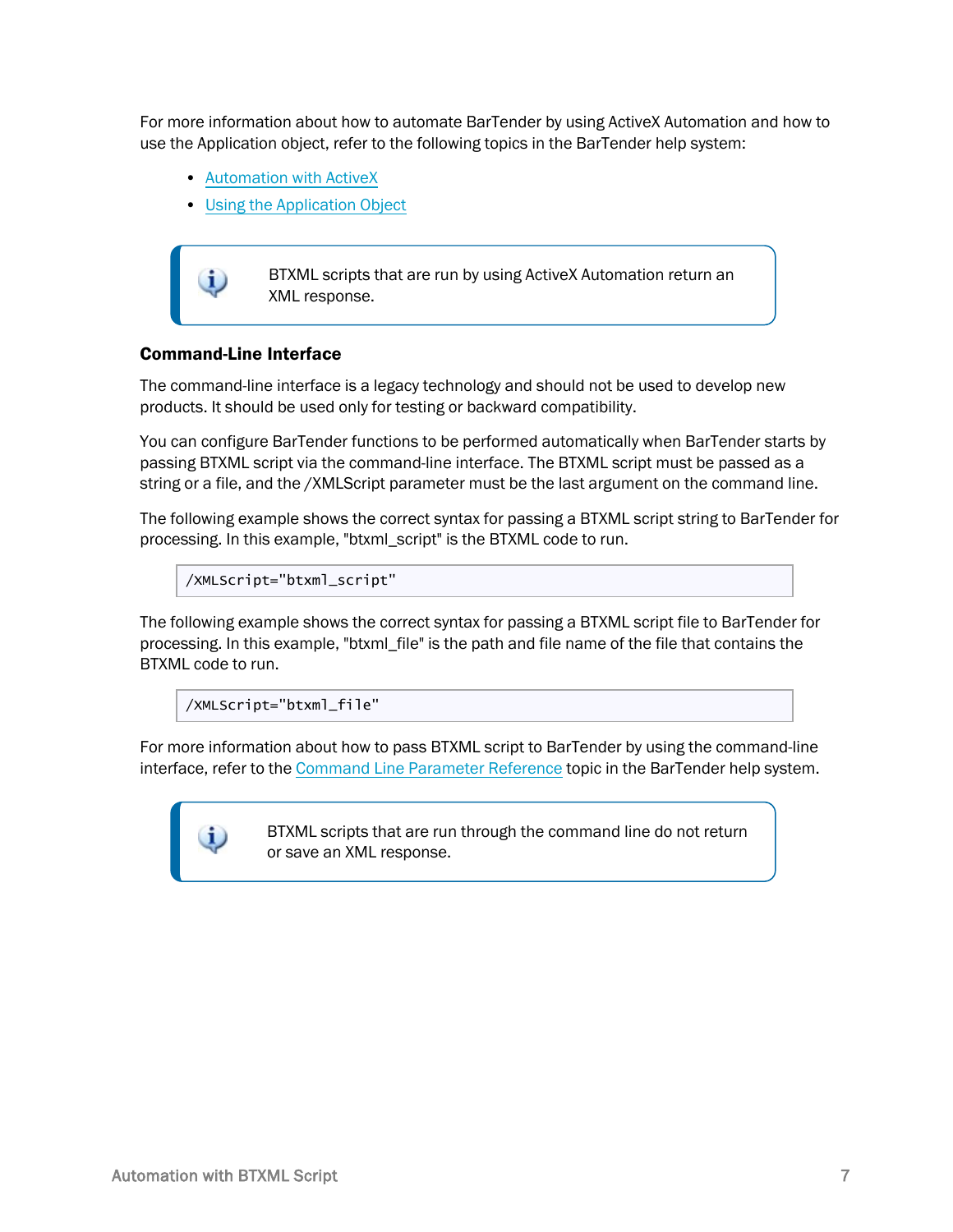## <span id="page-7-0"></span>Printing Documents by Using BTXML Script

BTXML script provides a way for users to pass instructions to BarTender that specify how to print a document. By using BTXML script tags, you can create scripts that instruct BarTender to print one simple item or hundreds of complex designs.

## <span id="page-7-1"></span>*Basic Printing*

The following example shows a basic BTXML script that opens and prints the Document1.btw document.

```
<?xml version="1.0" encoding="utf-8"?>
<XMLScript Version="2.0">
<Command Name="Job1">
  <Print>
     <Format>c:\BarTender\Document1.btw</Format>
   </Print>
</Command>
</XMLScript>
```
#### <span id="page-7-2"></span>*Customized Printing*

In addition to opening and printing a BarTender document, you can configure various document settings before you print the documents.

The following example shows a BTXML script that opens the Document1.btw document and then sends a print job that contains 100 serialized items to Tray 1 of the HP LaserJet printer.

```
<?xml version="1.0" encoding="utf-8"?>
<XMLScript Version="2.0">
 <Command>
    <Print JobName="Job1">
      <Format>c:\BarTender\Document1.btw</Format>
      <PrintSetup>
          <NumberSerializedLabels>100</NumberSerializedLabels>
          <Printer>HP LaserJet</Printer>
          <PaperTray>Tray 1</PaperTray>
      </PrintSetup>
    </Print>
  </Command>
</XMLScript>
```
#### <span id="page-7-3"></span>*Running Multiple Print Jobs*

You can send more than one print job by using a single BTXML file or string. To do this, include a <Command> tag for each print job that you want to send.

The following example shows a BTXML script that sends three print jobs (each of which uses a different <Command> tag) to the printer. Each job opens a different document, prints five copies, and then closes the document without saving it.

```
<?xml version="1.0" encoding="utf-8"?>
<XMLScript Version="2.0">
 <Command Name="Job1">
   <Print>
     <Format CloseAtEndOfJob="true">Document1.btw</Format>
```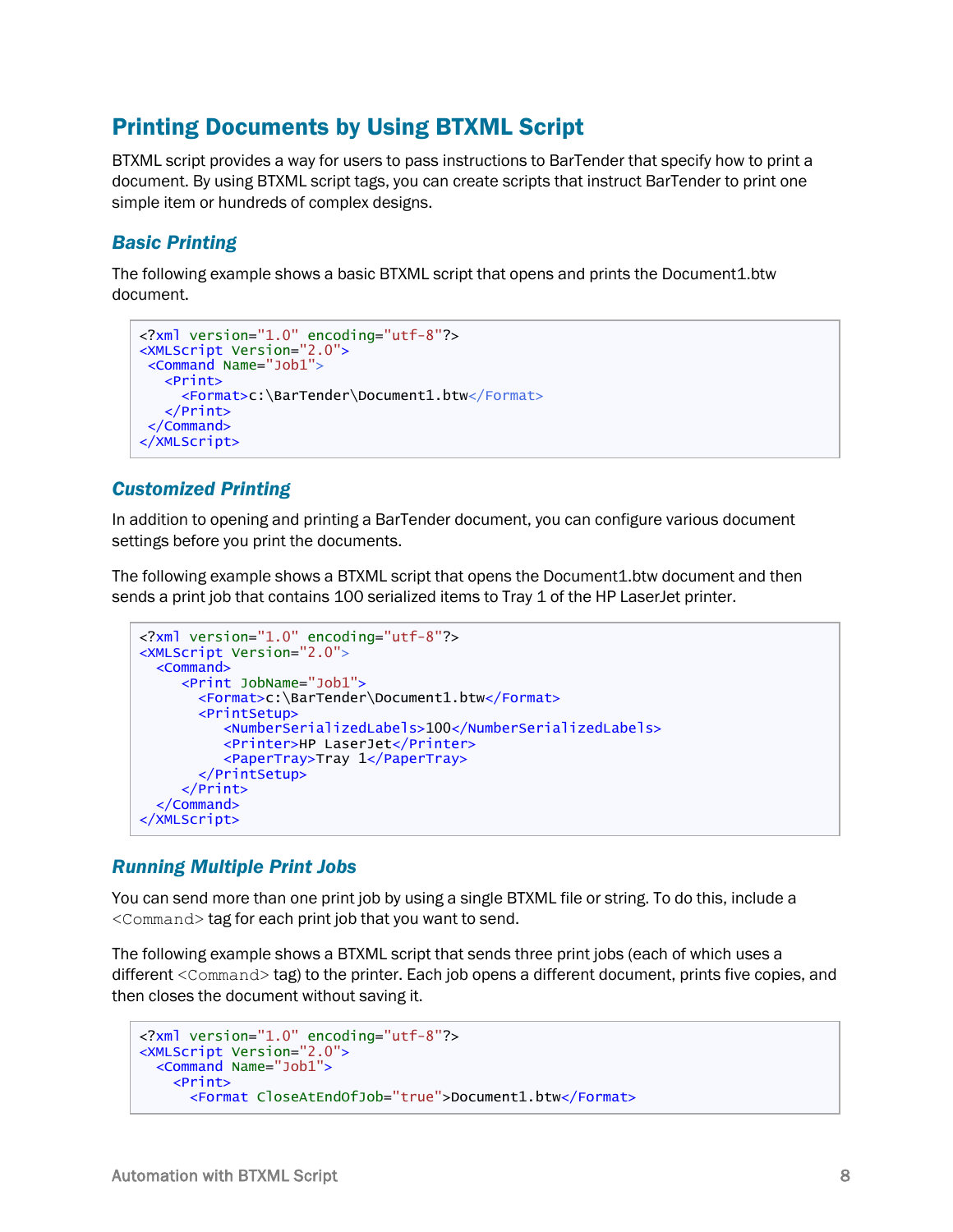```
<PrintSetup>
       <IdenticalCopiesOfLabel>5</IdenticalCopiesOfLabel>
     </PrintSetup>
   </Print>
 </Command>
 <Command Name="Job2">
   <Print>
      <Format CloseAtEndOfJob="true">Document2.btw</Format>
     <PrintSetup>
       <IdenticalCopiesOfLabel>5</IdenticalCopiesOfLabel>
     </PrintSetup>
   </Print>
 </Command>
 <Command Name="Job3">
   <Print>
     <Format CloseAtEndOfJob="true">Document3.btw</Format>
      <PrintSetup>
         <IdenticalCopiesOfLabel>5</IdenticalCopiesOfLabel>
      </PrintSetup>
   </Print>
 </Command>
</XMLScript>
```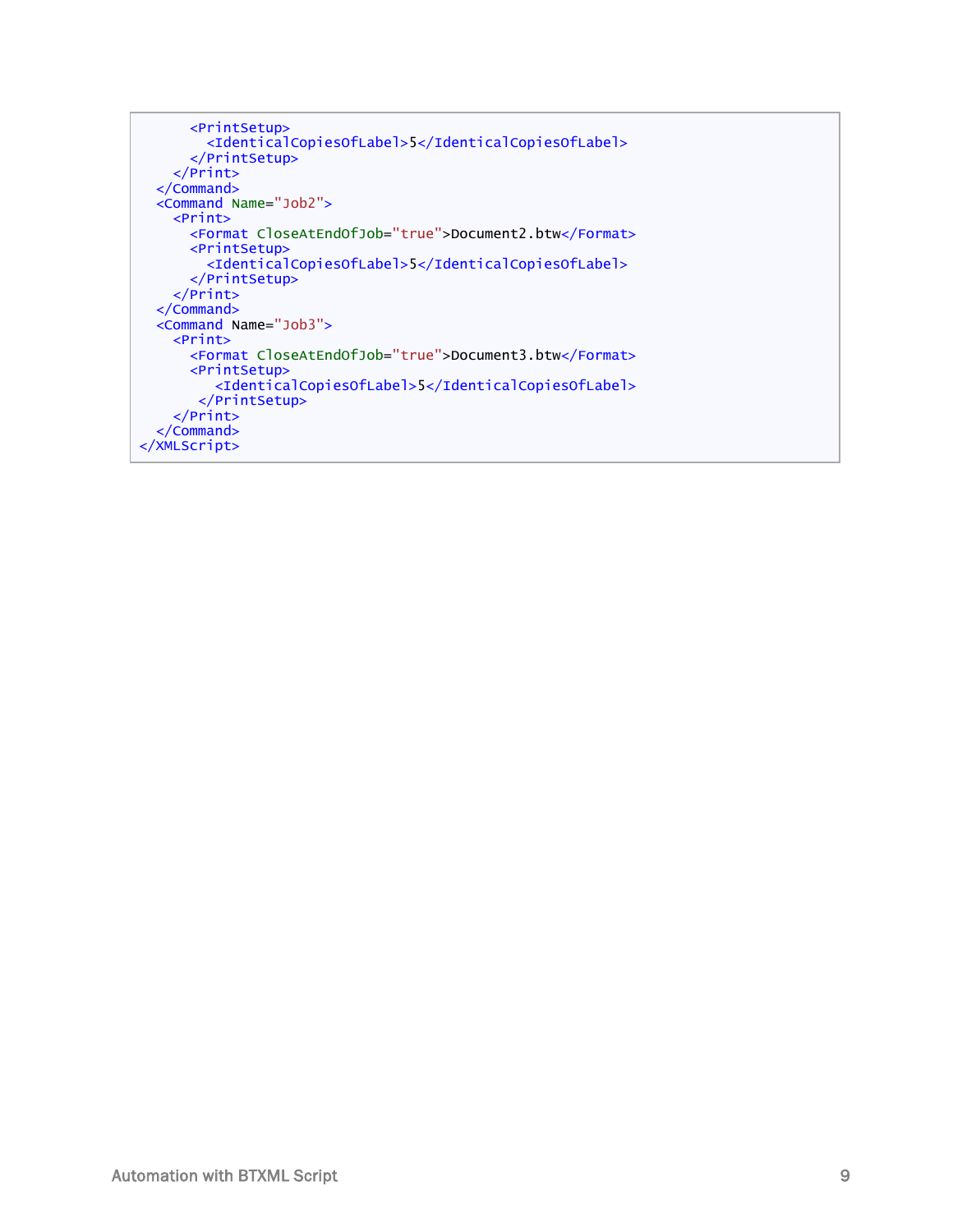## <span id="page-9-0"></span>Printing Documents by Using the Print Scheduler Service

You can use BTXML script to pass instructions to BarTender through the Print Scheduler service. The Print Scheduler service is a Windows service that manages BarTender print engines and intelligently assigns jobs to them while maximizing performance and maintaining print order. It uses a single pool of print engines so that resources are used efficiently.

The following sample code shows how to submit an XML print job to the Print Scheduler service that will print the "C:\Test\Document1.btw" document to a printer. To build this code, you will need to add a reference to "Seagull.Services.PrintScheduler.dll".

```
using System;
using Seagull.Services.PrintScheduler;
namespace SDKPrintScheduler_BTXML
{
 class Program
 { 
   private static string XmScript = \mathbb{Q}^n < ? Xm version='1.0' encoding='utf-8'?>
       <XMLScript Version='2.0' Name='09232006_103601_Job1' ID='123'>
       <Command Name='MyJob'>
       <Print WaitForJobToComplete='false' JobName='Xmltest.btw'
       Timeout='30000' ReturnPrintData='true' ReturnSummary='true'
       ReturnLabelData='true' ReturnChecksum='true'>
       <Format>C:\Test\Document1.btw</Format>
       </Print>
       </Command>
       </XMLScript>";
   static void Main()
   {
       BtXmlAction btXmlAction = new BtXmlAction();
       btXmlAction.CloseDocumentsAfterCompletion = true;
              btXmlAction.XmlString = XmlScript;
              btXmlAction.Run();
              BtXmlResult result = btXmlAction.Result;
       if (result.Exception != null)
          throw result.Exception;
       foreach (ActionMessage message in result.Messages)
       {
                    Console.WriteLine(String.Format("{0} {1} {2}", message.Severity,
message.Category, message.Text));
              }
          }
   }
}
```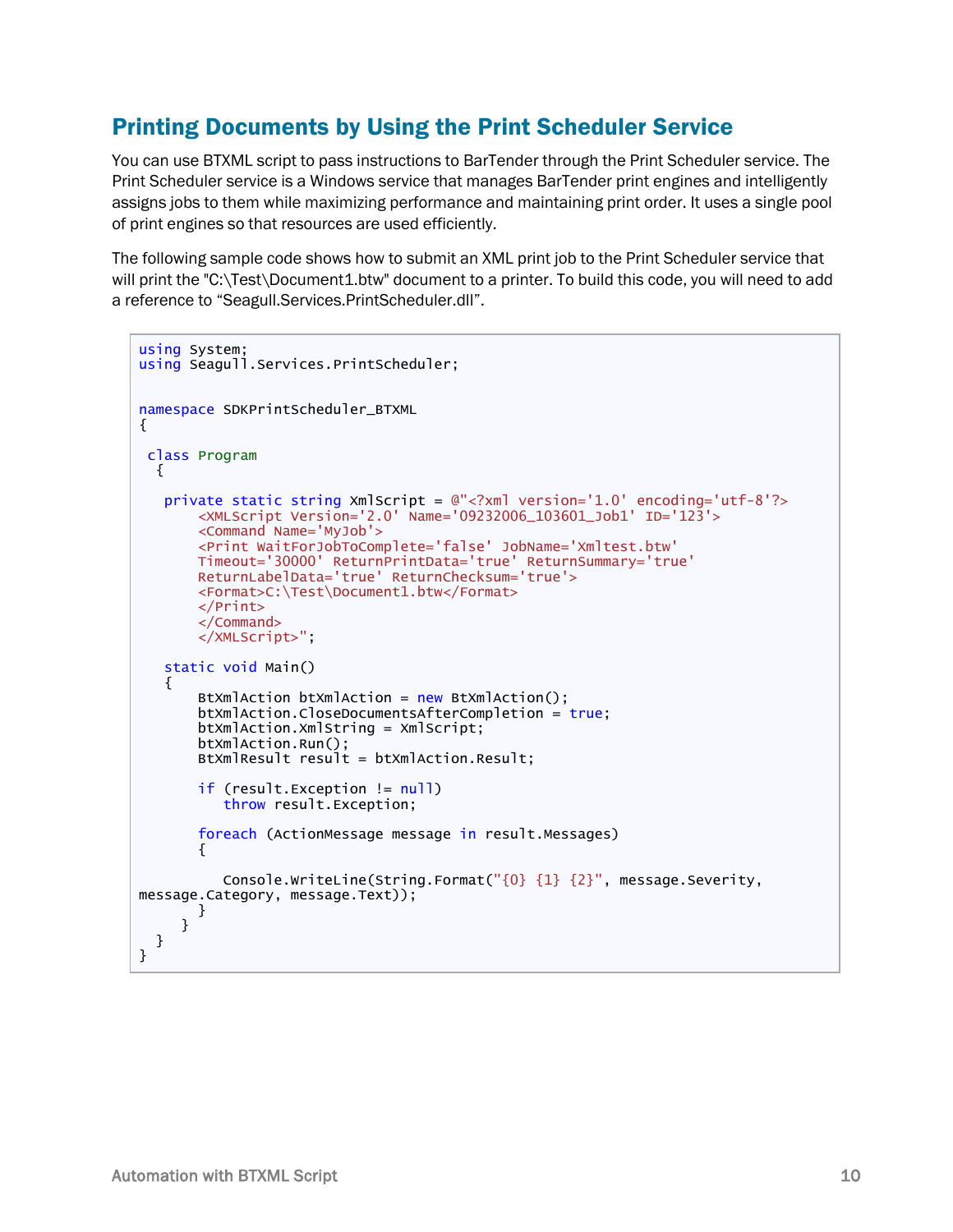## <span id="page-10-0"></span>Automating Database Printing

By using BTXML script, you can automate a document to read data from several sources, including text files, a wide variety of database types, and user input.

#### <span id="page-10-1"></span>*Text File*

The following example shows a BTXML script that prints the Document1.btw document by using the Data1.csv text data file.

```
<?xml version="1.0" encoding="utf-8"?>
<XMLScript Version="2.0">
 <Command Name="Job1">
   <Print>
      <Format>c:\BarTender\Document1.btw</Format>
      <RecordSet Name="Text File 1" Type="btTextFile">
        <FileName>Data1.csv</FileName>
      </RecordSet>
   </Print>
  </Command>
</XMLScript>
```
#### <span id="page-10-2"></span>*Embedded Delimited Text*

The following example shows a BTXML script that prints Document1.btw by using embedded commadelimited text. You can pass comma-separated values (CSV) data, or you can delimit the text by using quotation marks, tabs, or a custom delimiter. Line breaks are used to separate each individual record.

```
<?xml version="1.0" encoding="utf-8"?>
<XMLScript Version="2.0">
 <Command Name="Job1">
   <Print>
      <Format>c:\BarTender\Document1.btw</Format>
      <RecordSet Name="Text File 1" Type="btTextFile">
        <Delimitation>btDelimQuoteAndComma</Delimitation>
        <UseFieldNamesFromFirstRecord>true</UseFieldNamesFromFirstRecord>
        <TextData>
          <![CDATA["FirstName","LastName","City","Zip Code"
          "Amanda","Jones","Bellevue","98008"
          "Jessica","Smith","Kirkland","98293"]]>
        </TextData>
      </RecordSet>
   </Print>
  </Command>
</XMLScript>
```
#### <span id="page-10-3"></span>*SQL Statements*

By using BTXML script, you can print BarTender documents that are connected to a wide variety of database types. The following example shows a BTXML script that prints database records by using an SQL statement, user ID, and password.

```
<?xml version="1.0" encoding="utf-8"?>
<XMLScript Version="2.0">
 <Command Name="Job1">
   <Print>
```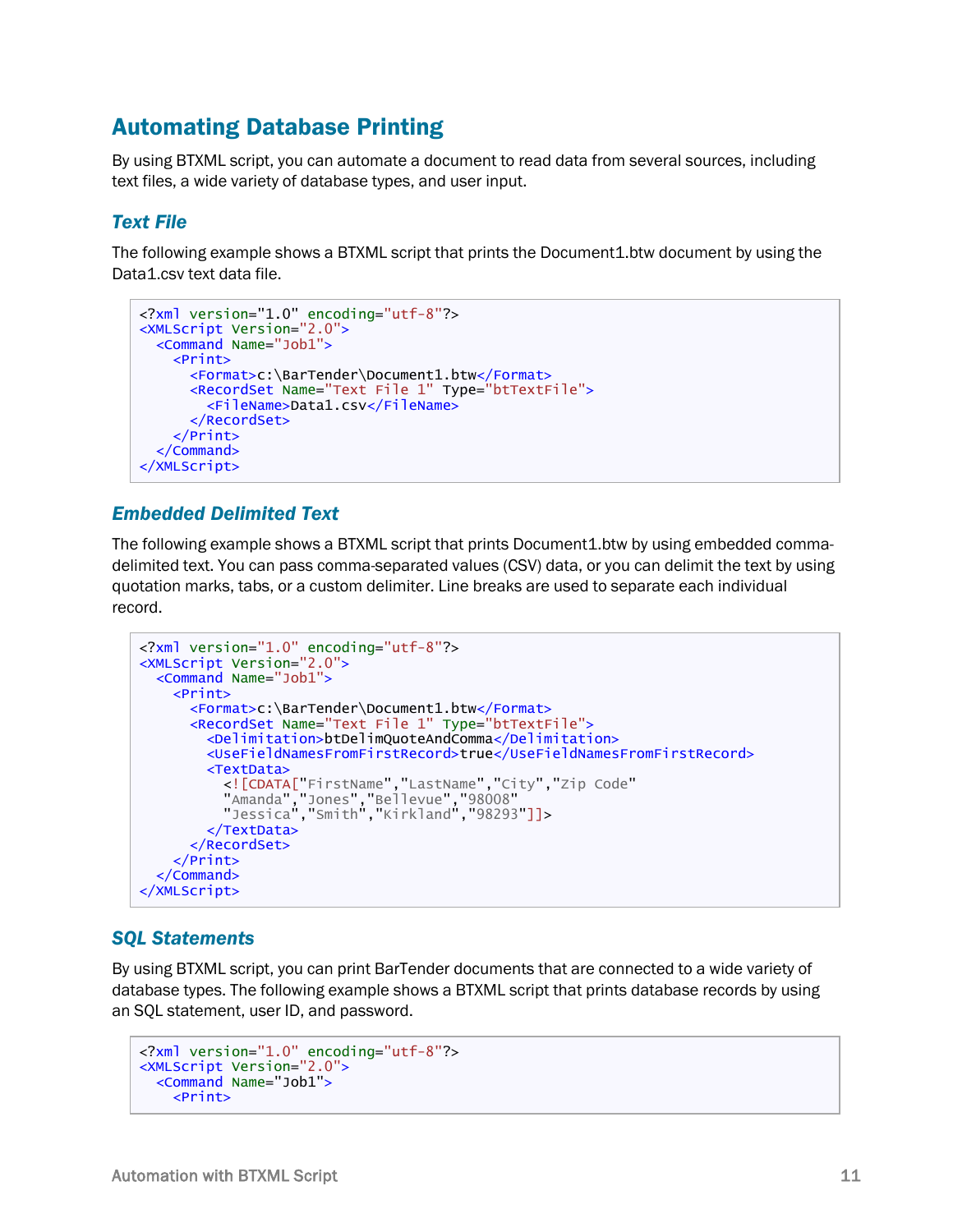```
<Format>c:\BarTender\Document1.btw</Format>
     <RecordSet Name="employees" Type="btOLEDB">
       <UserID>Admin</UserID>
       <Password>seagull</Password>
        <SQLStatement>SELECT [last name] FROM [employees] WHERE [last name]
        = 'Swan'</SQLStatement>
      </RecordSet>
    </Print>
 </Command>
</XMLScript>
```
## <span id="page-11-0"></span>*Query Prompts*

You can configure BarTender to prompt the print operator to enter data at print time.

The following example shows a BTXML script that fills the prompt with default data by using the  $\leq$ DefaultReply> tag. When the query prompt appears at print time, the print operator can accept the default reply data or delete the default reply and then enter new data.

```
<?xml version="1.0" encoding="utf-8"?>
<XMLScript Version="2.0" Name="09232006_103601_Job1" ID="123">
 <Command Name="Job1">
   <Print>
     <Format>c:\BarTender\Document1.btw</Format>
     <QueryPrompt Name="Product">
        <UserPrompt>Enter Product Name:</UserPrompt>
        <DefaultReply>Exotic Liquids</DefaultReply>
     </QueryPrompt>
   </Print>
 </Command>
</XMLScript>
```
## <span id="page-11-1"></span>*Table-Object Databases*

Beginning in BarTender 2021, you can configure automated printing for databases that are connected to table objects. The  $\leq$ RecordSet $>$ tag was extended in BarTender 2021 to support object databases.

The following example shows a BTXML script that provides substitute content for a text file database. The database is specified by the **Name** attribute of the  $\leq$ RecordSet $>$ tag ("Employees" in this example). This is the name of a database that is associated with the table object, not the name of the table object itself. The **Name** attribute is required.

Table-object database changes are always temporary and are reverted after the print job is finished.

```
<?xml version="1.0"encoding="utf-8"?>
<XMLScript Version="2.0">
 <Command>
   <Print JobName="EmployeeList" SaveAfterPrintCondition="IfSerialized">
      <PrintSetup>
         <IdenticalCopiesOfLabel>1</IdenticalCopiesOfLabel>
      </PrintSetup>
      <Format SaveAtEndOfJob="true">d:\tests\table_employees.btw</Format>
      <RecordSet Type="btTextFile" AddIfNone="true" Name="Employees">
        <Delimitation>btDelimMixedQuoteAndComma</Delimitation>
        <UseFieldNamesFromFirstRecord>true</UseFieldNamesFromFirstRecord>
        <TextData>
```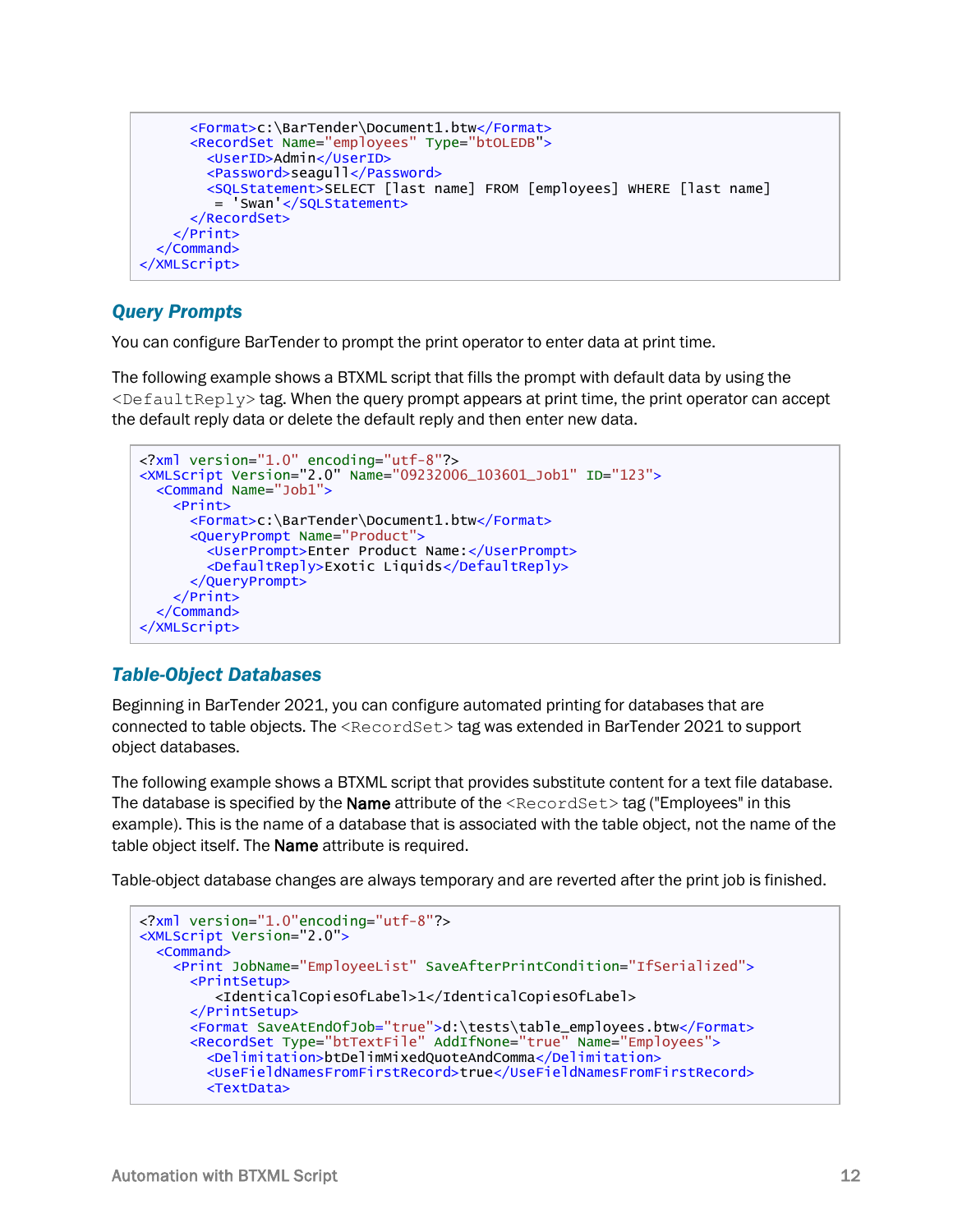```
<![CDATA[ID,LastName,Department,City
1245,Hughes,Engineering,"Seattle, Washington"
2568,Peters,Sales,"Minneapolis, Minnesota"
6582,Becker,HR,"Los Angeles, California"
]]>
        </TextData>
      </RecordSet>
    </Print>
 </Command>
</XMLScript>
```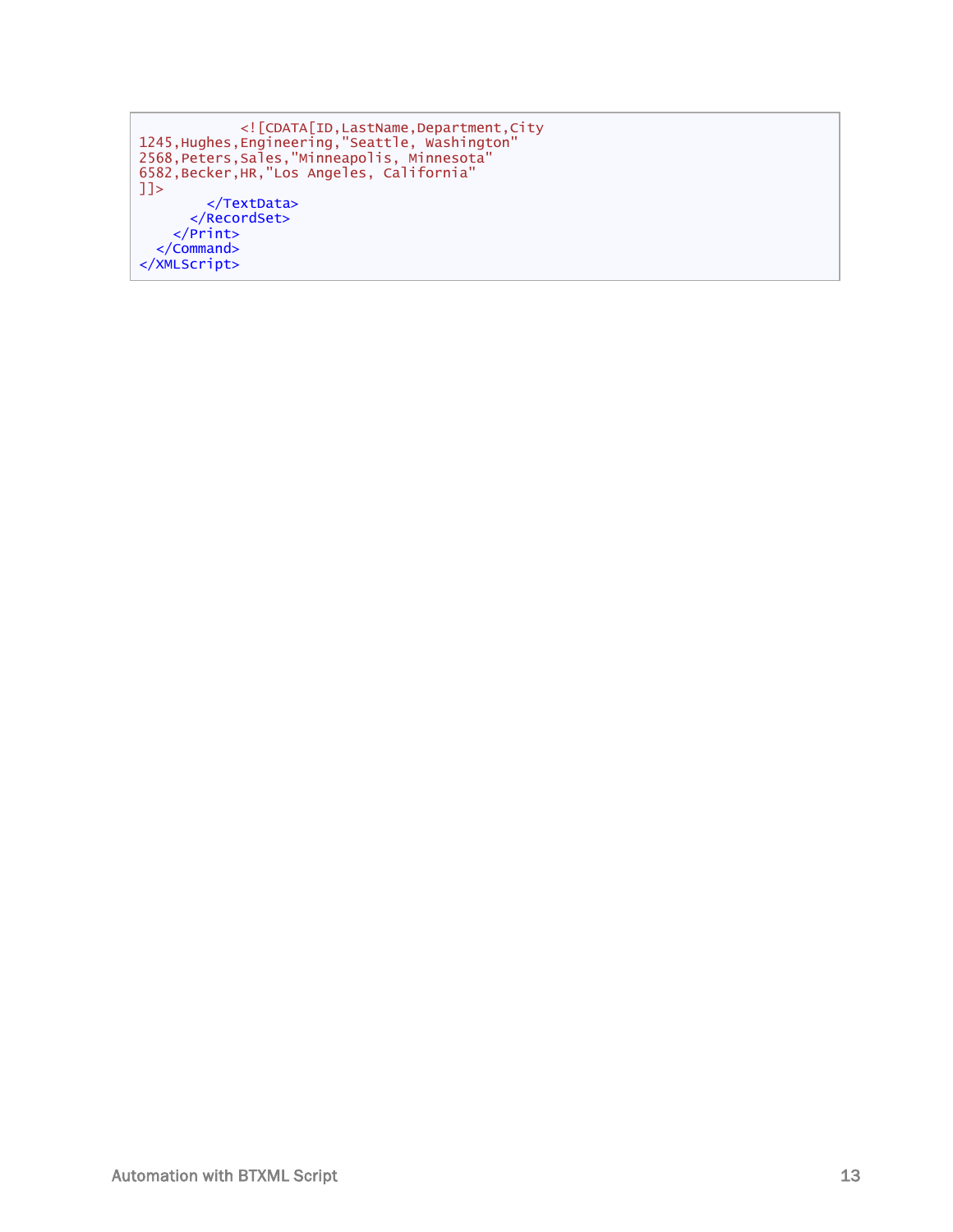# <span id="page-13-0"></span>Using BTXML Script with Integration Builder

<span id="page-13-1"></span>You can use BTXML script with Integration Builder to automate your printing processes.

#### *Integration Variables*

The following example shows a BTXML script that uses variables to work with a file integration. In this example, the Document1.btw document is placed in the same folder that contains the integration file, and the trigger file is used as the file source of the text database in Document1.btw.

```
<?xml version="1.0" encoding="utf-8"?>
<XMLScript Version="2.0">
 <Command Name="Job1">
   <Print>
     <Format>%IntegrationFileFolder%Document1.btw</Format>
     <RecordSet Type="btTextFile">
         <FileName>%FilePath%</FileName>
     <RecordSet
   </Print>
 </Command>
</XMLScript>
```
#### <span id="page-13-2"></span>*XSL Transform*

In Integration Builder, the "Transform XML using XSLT" action uses an Extensible Stylesheet Language (XSL) stylesheet to transform another application's output XML from its original XML format into another XML format. The following example shows how an XSL transform is used to convert XML to BTXML.

Suppose that your XML resembles the following.

```
<MyPrintJob Name="Job1">
 <FileToPrint>Document1.btw</FileToPrint>
    <Data>
      <Record>
          <FirstName>Angela</FirstName>
          <LastName>Davis</LastName>
          <City>Bellevue</City>
          <ZipCode>98008</ZipCode>
       </Record>
       <Record>
          <FirstName>John</FirstName>
          <LastName>Lewis</LastName>
          <City>Kirkland</City>
          <ZipCode>98298</ZipCode>
       </Record>
    </Data>
</MyPrintJob>
```
You can use the following XSL to transform this code to BTXML.

```
<?xml version="1.0" encoding="utf-8"?>
<xsl:stylesheet version="1.0" xmlns:xsl="http://www.w3.org/1999/XSL/Transform">
<xsl:output cdata-section-elements="TextData"/>
<xsl:template match="/">
<XMLScript Version="2.0">
 <Command Name="{MyPrintJob/@name}">
   <Print>
```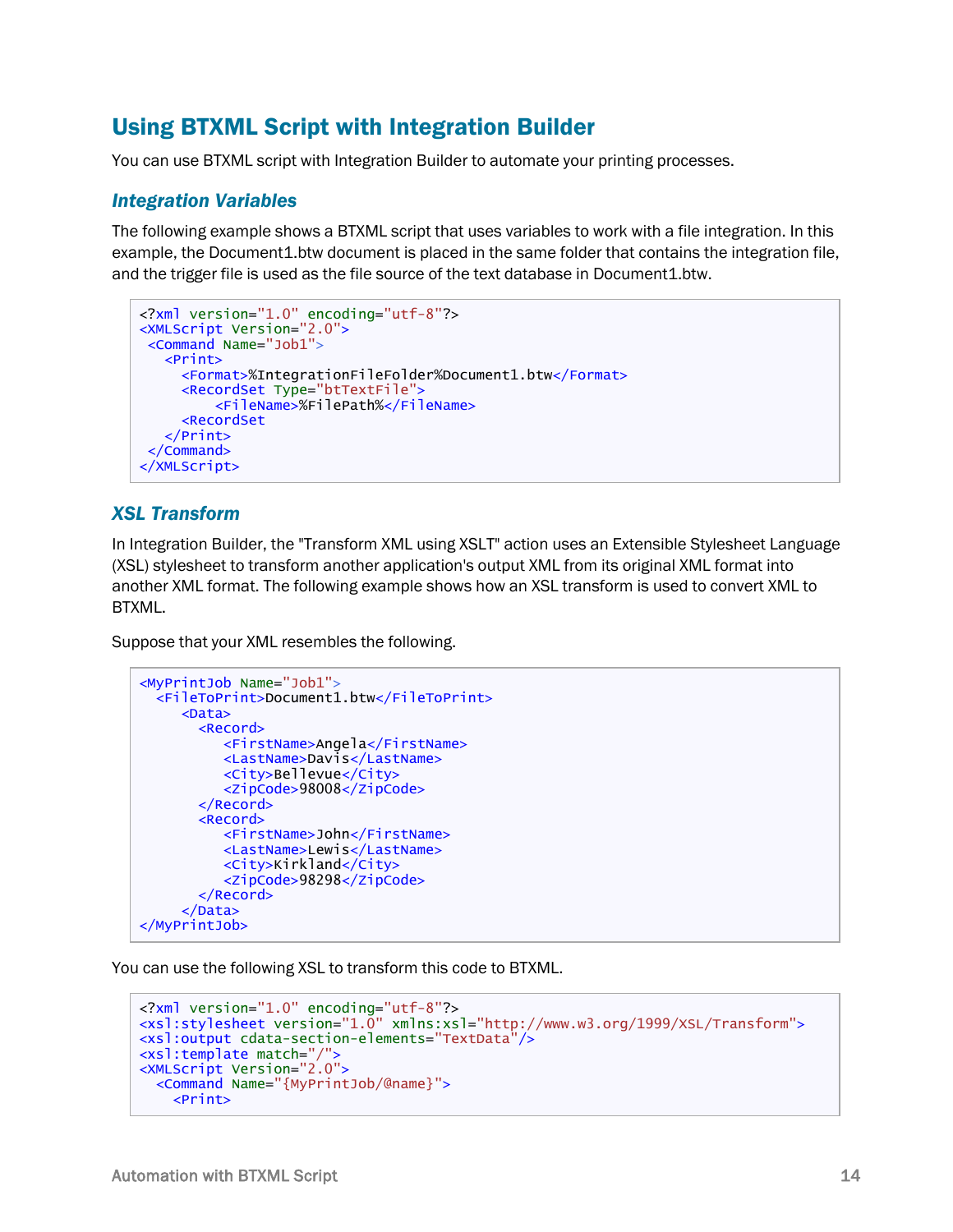```
<Format><xsl:value-of select="//FileToPrint"/></Format>
      <RecordSet Type="btTextFile">
        <TextData>
          <xsl:for-each select="//Record[1]/child::*">
             <xsl:if test="position() != last()">"<xsl:value-of select="normalize-
space(name())"/>",</xsl:if>
             <xsl:if test="position() = last()">"<xsl:value-of select="normalize-
space(name())"/>"<xsl:text>&#xD:</xsl:text></xsl:if>
          \frac{1}{2} xs<sup>1</sup>: for-each>
          <xsl:for-each select="//Data/Record">
             <xsl:for-each select="./child::*">
               <xsl:if test="position() != last()">"<xsl:value-of
select="normalize-space(.)"/>",</xsl:if>
               <xsl:if test="position() = last()">"<xsl:value-of select="normalize-
space(.)"/>"<xsl:text>&#xD;</xsl:text></xsl:if>
            </xsl:for-each>
          </xsl:for-each>
      </TextData>
    </RecordSet>
  </Print>
</Command>
</XMLScript>
\frac{1}{x} xsl:template>
</xsl:stylesheet>
```
The resulting BTXML resembles the following.

```
<XMLScript Version="2.0">
 <Command Name="Job1">
    <Print>
       <Format>Document1.btw</Format>
       <RecordSet Type="btTextFile">
          <TextData><![CDATA["FirstName","LastName","City","ZipCode"
          "Angela","Davis","Bellevue","98008"
          "John","Lewis","Kirkland","98298"
                    ]]></TextData>
       </RecordSet>
     </Print>
 </Command>
</XMLScript>
```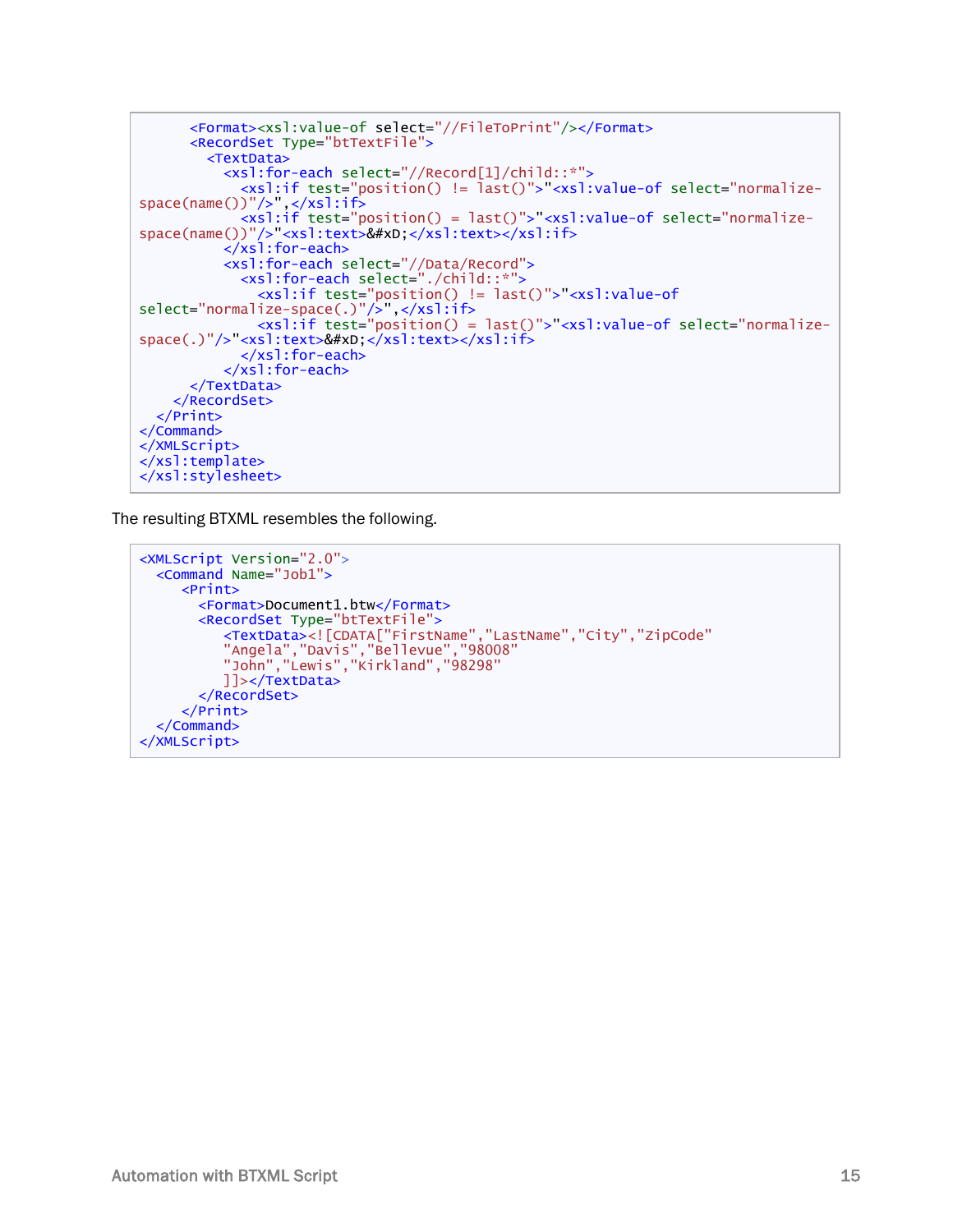# <span id="page-15-0"></span>Setting Template Object Data

By using BTXML script, you can set the values of named data sources that are linked to a template object in a BarTender document.

The following example shows a BTXML script that opens the Document1.btw document, sets values for the data sources that are named Product and Price, and then prints the document.

```
<?xml version="1.0" encoding="utf-8"?>
<XMLScript Version="2.0">
 <Command Name="Job1">
    <Print>
      <Format>c:\BarTender\Document1.btw</Format>
      <NamedSubString Name="Product">
        <Value>Chai Masala</Value>
      </NamedSubString>
      <NamedSubString Name="Price">
        \langleValue>$18.00\langleValue>
      </NamedSubString>
    \langlePrint>
  </Command>
</XMLScript>
```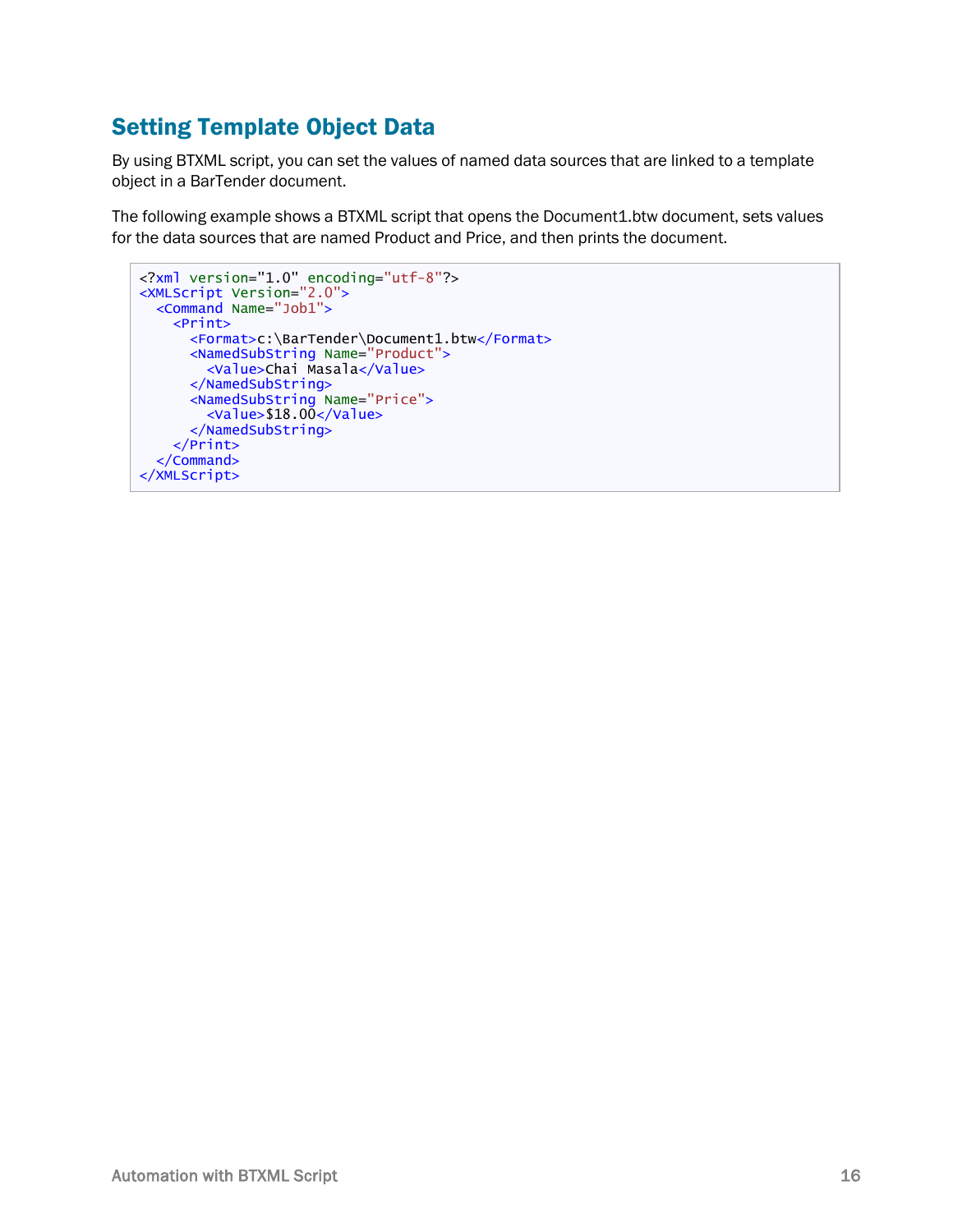# <span id="page-16-0"></span>Exporting a Template to an Image File

You can export a BarTender template to an image file by using the

<ExportPrintPreviewToImage> tag. When you do this, you can use the image files to create the following items:

- An image that can be stored, transported and reprinted
- A record that you can use to visually validate the quality of the printed item
- A file that can be called in a custom application to preview items before they are printed

The following example shows the BTXML <ExportPrintPreviewToImage> tag. This example creates a 24-bit color \*.jpg image file that has a resolution of 300 dots per inch (dpi). Each image includes a border and displays the correct page margins. Because the ReturnImageInResponse attribute is set to true, the response that is returned when this command finishes includes a copy of the exported images in Base64 format.

If the print job consists of multiple pages, each page is saved as a unique image file that has a file name that includes the words "Preview Label" and the page number.



Each time that an <ExportPrintPreviewToImage> command is passed to BarTender, one or more image files are created in the target folder, and an XML response is generated.

If the ReturnImageInResponse attribute is set to false, the command exports a copy of the image that you can view in BarTender History Explorer. If the ReturnimageInResponse attribute is set to true, the XML response contains a copy of the image in Base64 format that can be saved and viewed in BarTender History Explorer.

> The exported image files and the Base64 format response might be very large. Make sure to reserve enough storage space.

i.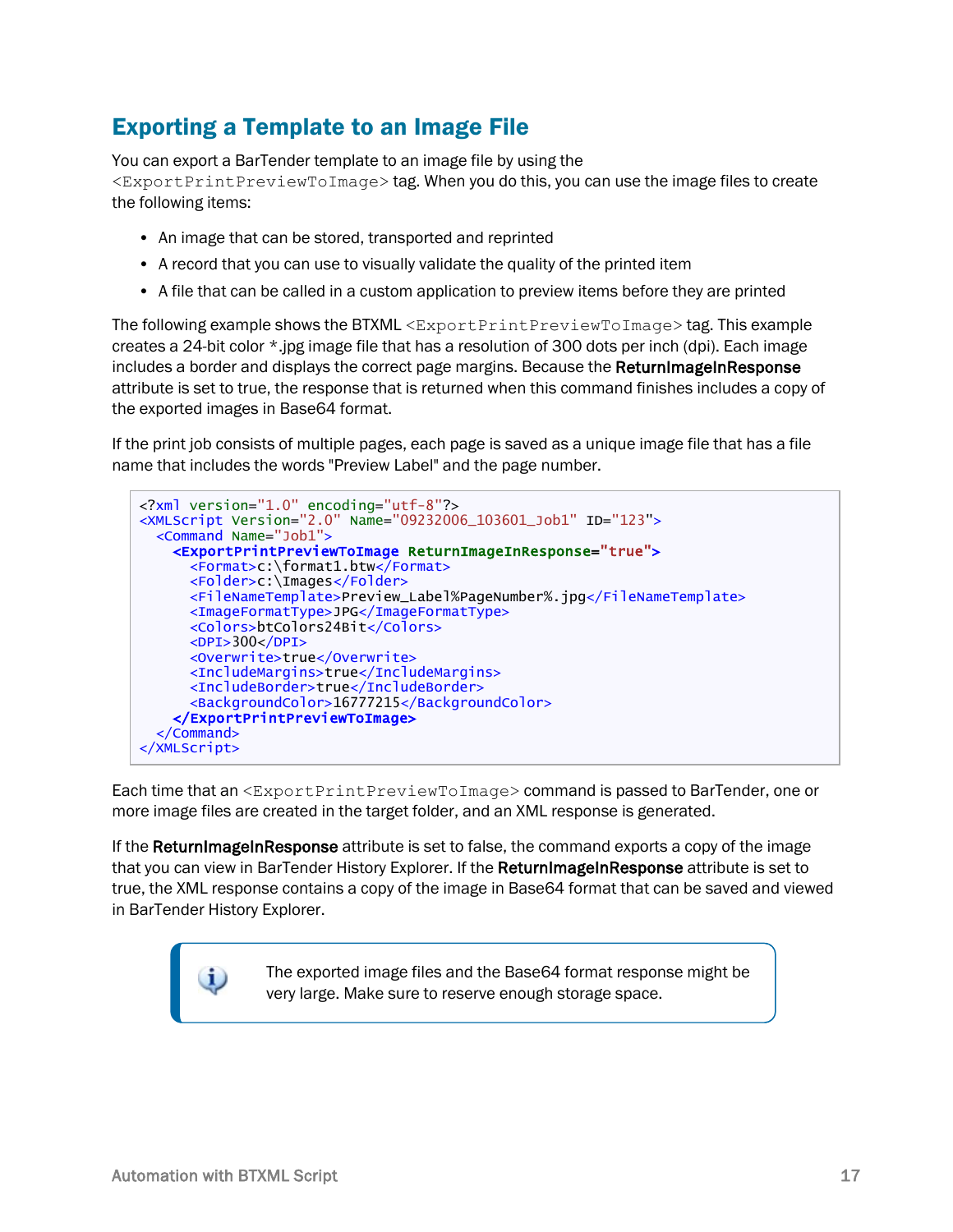## <span id="page-17-0"></span>Using the XML Response

In some cases, an XML response is created after the BTXML script runs. An XML response provides you with valuable information about the print job, the printer, the printed items and the BarTender settings that were in effect during the print job. This response can be integrated with a custom application. An XML response is returned when you run BTXML script by using the following methods:

- BarTender SDK
- Integration Builder integration files
- Process Builder process files

You can use the information in the response to do the following:

- Troubleshoot any problems that occurred when the print job was processed.
- Record the status of print jobs.
- Create a record that you can use to validate the content of documents and individual printed items.
- Create a summary of the entire print job.

The default response that is returned contains information about the user who sent the BTXML request, the printer that was used to process the request, the status of the print job and any messages that were created.

The following example shows the response that is returned when no attributes are used or when the ReturnPrintData attribute is set to true and the ReturnSummary and ReturnLabelData attributes are set to false.

```
<?xml version="1.0" encoding="utf-16"?>
<Response Version="2.0" Name="09232006_103601_Job1" ID="123" AppName="BarTender"
AppVersion="9.00" AppVersionId="900" AppVersionMajor="9" AppVersionMinor="00"
AppVersionBuild="2345" AppInstancePid="12345" AppInstanceGUID="(5EFC7975-14BC-
11CF-9B2B-00AA00573819)">
 <User>Administrator</User>
  <Server>MyServer</Server>
  <Command Name="Job1">
    <Print GUID="{C87068F8-4972-41F1-A6E8-724381703764}"
    JobName="MCIJob" ID="1234" JobLastStatus="Sent"
    JobCompleted="true">
      <JobStatus Completed="true">
        <TimeJobStart>02:24:34</TimeJobStart>
        <TimeJobQueued>02:24:34</TimeJobQueued>
        <TimeJobSent>02:24:34</TimeJobSent>
        <LastStatus>Sent</LastStatus>
        <Description>Finished sending print job to printer.</Description>
      </JobStatus>
      <Message ID="1606" GUID="{8A8E8550-C822-4e84-8713-
            212793DFD6E1}" Severity="Information" Category=
      "Miscellaneous" Response="OK">
        <Text>BarTender successfully sent the print job to the spooler.
                    Job Name: MyJobName
                    BarTender Document: Document1.btw
          Printer: Datamax H-4212 7.1.4 \langleText>
      </Message>
    </Print>
```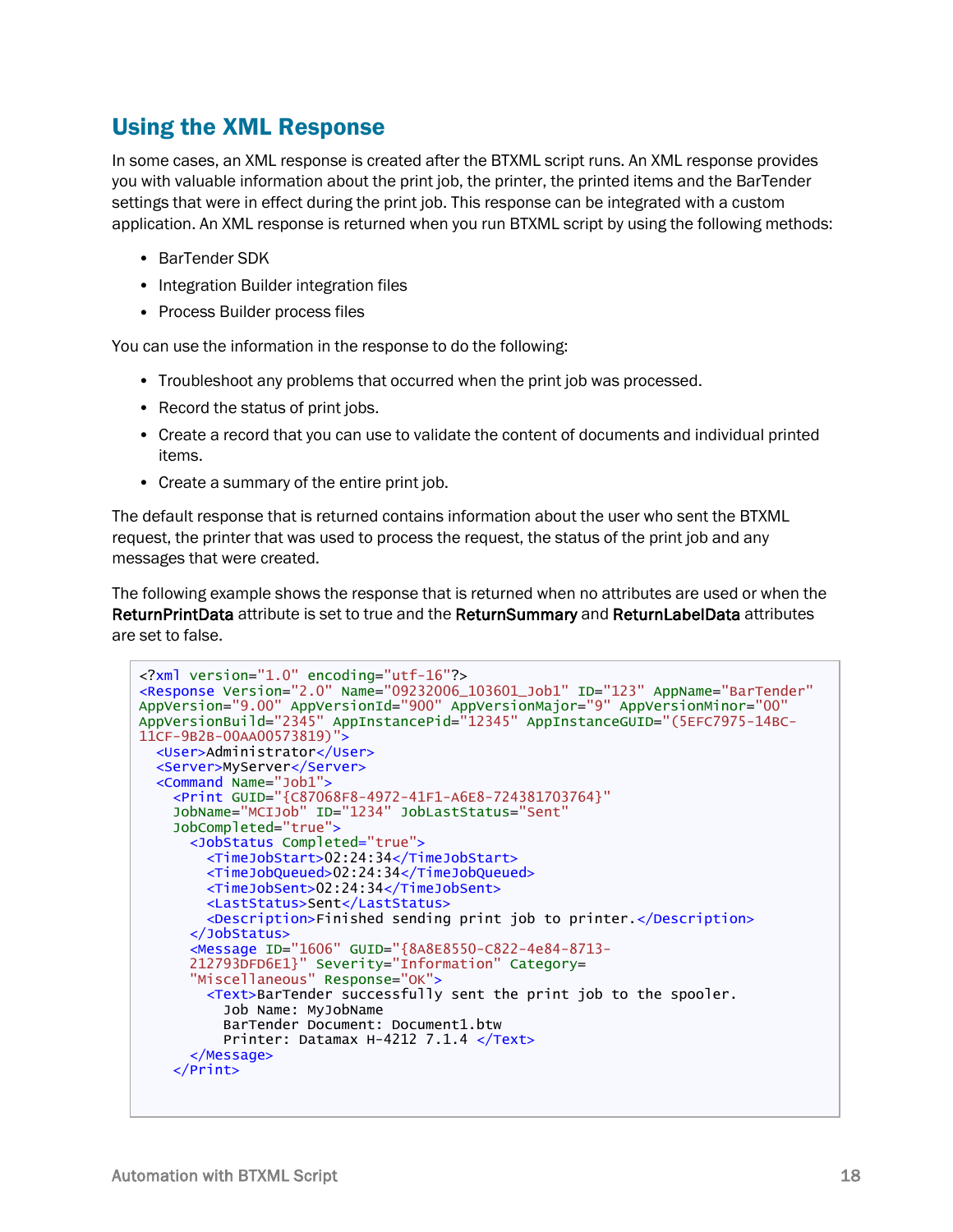```
</Command>
</Response>
```
You can configure the response to include additional information by setting the attributes that are associated with the following commands:

- <Print> command attributes: ReturnPrintData, ReturnSummary, ReturnLabelData, and ReturnChecksum.
- <ExportPrintPreviewToImage> command attribute: ReturnImageInReponse.

<span id="page-18-0"></span>The following sections describe these attributes and how they affect the XML response.

## *Returning Print Data in the Response*

The summary data and template information that the ReturnPrintData attribute displays depend on how the ReturnSummaryData and ReturnLabelData attributes are set. When you set the ReturnPrintData attribute to true and do not include any other attribute, the response includes the print job details, a summary of the print job and the individual item information. When you set the ReturnSummaryData or ReturnLabelData attribute to false, their information is removed from the response.

To view an example of the response that is returned when the ReturnPrintData attribute is set to true and no other attributes are set or when the ReturnSummary, ReturnLabelData and ReturnChecksum attributes are included and also set to true, refer to the [Example](http://help.seagullscientific.com/#../Subsystems/BTXML/Content/ResponseExample_Tag.htm) of Using the [Response](http://help.seagullscientific.com/#../Subsystems/BTXML/Content/ResponseExample_Tag.htm) Tag topic in the BarTender help system.

#### <span id="page-18-1"></span>*Returning Summary Data in the Response*

When you set the ReturnSummary attribute of the  $\leq$ Print $>$  command to true or do not include the attribute at all, the response that is returned includes the **ReturnPrintData** attribute information and a summary of the entire print job. The summary includes document and printer information, general page and layout information, and information about how BarTender was configured when it processed the print job.

When you set the ReturnSummary attribute of the  $\leq$ Print> command to false, the response that is returned does not include a detailed summary of the print job.

For more information about the various summary tags, refer to the Summary [Response](http://help.seagullscientific.com/#../Subsystems/BTXML/Content/Summary_Tag.htm) Tag topic in the BarTender help system.

To view an example that displays the response that is returned when the ReturnSummary attribute is set to true and the ReturnLabelData attribute is set to false, refer to the [Response](http://help.seagullscientific.com/#../Subsystems/BTXML/Content/ResponseExample2_Tag.htm) Format Example: [Summary](http://help.seagullscientific.com/#../Subsystems/BTXML/Content/ResponseExample2_Tag.htm) Data Only topic in the BarTender help system.

## <span id="page-18-2"></span>*Returning Template Data in the Response*

When you set the ReturnLabelData attribute to true or do not include the attribute at all, the response that is returned includes the print job information that is specified in the ReturnPrintData attribute and a detailed definition that includes page, template, object and data source information. You can use this information to validate and reprint the print job.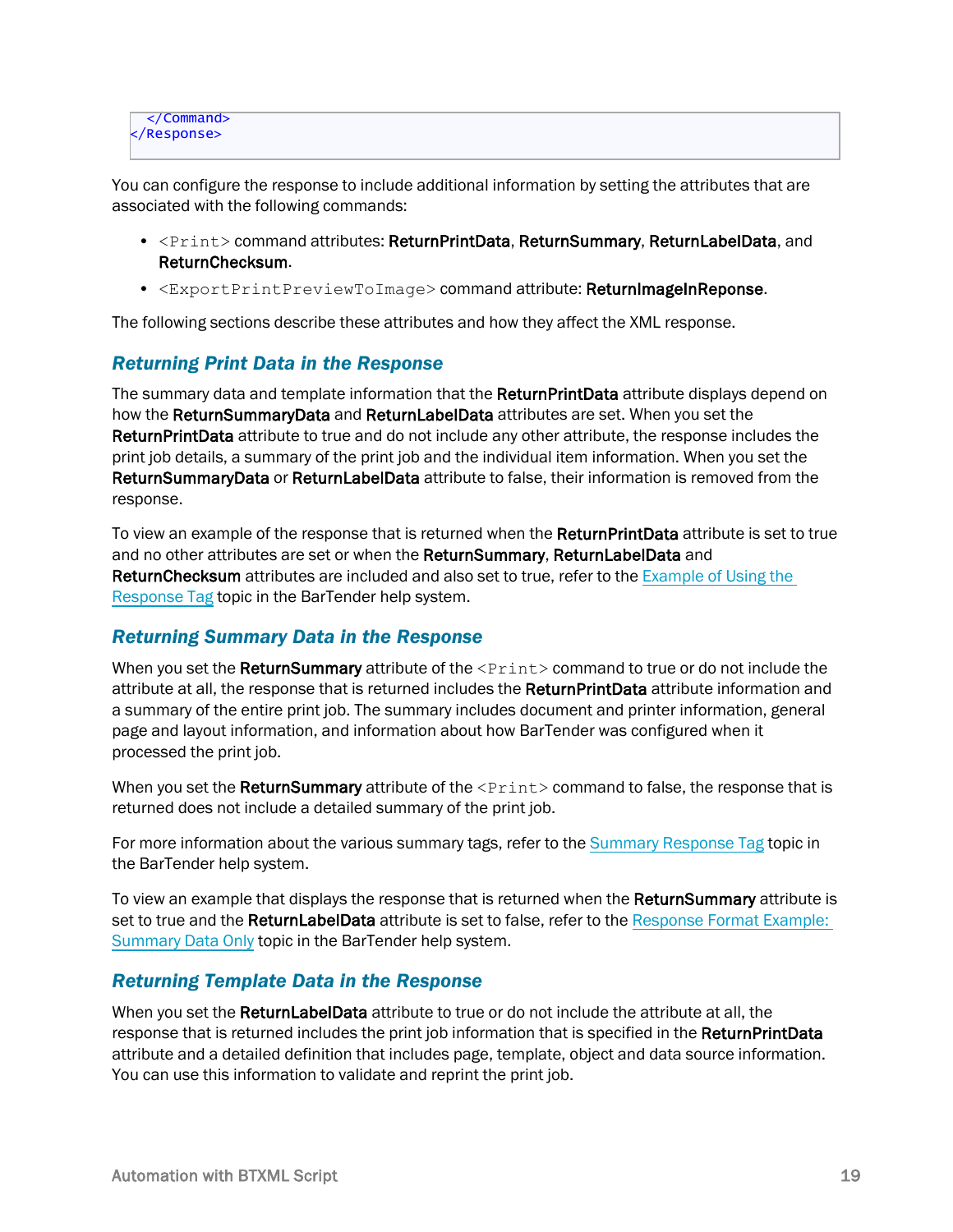When you set the **ReturnLabelData** attribute to false, the response that is returned does not include any template data.

To view an example that displays the response that is returned when the ReturnLabelData attribute is set to true but the ReturnSummary attribute is set to false, refer to the [Response](http://help.seagullscientific.com/#../Subsystems/BTXML/Content/ResponseExample3_Tag.htm) Format Example: [Template](http://help.seagullscientific.com/#../Subsystems/BTXML/Content/ResponseExample3_Tag.htm) Data Only topic in the BarTender help system.

#### <span id="page-19-0"></span>*Returning Checksum Data in the Response*

To return checksum data in the response, you must set the ReturnChecksum attribute to true. When you do this, the attribute returns checksums that represent various parts of the print job and objects that are included on the document that is being printed.

History Explorer and Reprint Console use these checksum values to verify the content of the documents that are being reprinted by comparing the checksum values of the new document with the original one. If the checksum values match, you can be sure that the document that you print exactly matches the original. If the checksum values do not match, you know that the new document changed in some way. In this case, you might choose to print the document that has the difference or correct the difference so that the items match again before you print. For more information about the returned checksum values, refer to the [FormatChecksum](http://help.seagullscientific.com/#../Subsystems/BTXML/Content/SummaryFormatChecksum_Tag.htm) Response Tag topic in the BarTender help system.

To view an example that displays the response that is returned when the **ReturnChecksum** attribute is set to true, refer to the Example of Using the [Response](http://help.seagullscientific.com/#../Subsystems/BTXML/Content/ResponseExample_Tag.htm) Tag topic in the BarTender help system.

#### <span id="page-19-1"></span>*Returning an Exported Template in a Response*

The ReturnImageInReponse attribute of the <ExportPrintPreviewToImage> command returns a response that contains an image of the exported template as a string in Base64 format.

> A response that contains template data in Base64 format uses a lot of space. Make sure to reserve enough storage space.

 $\mathbf{i}$